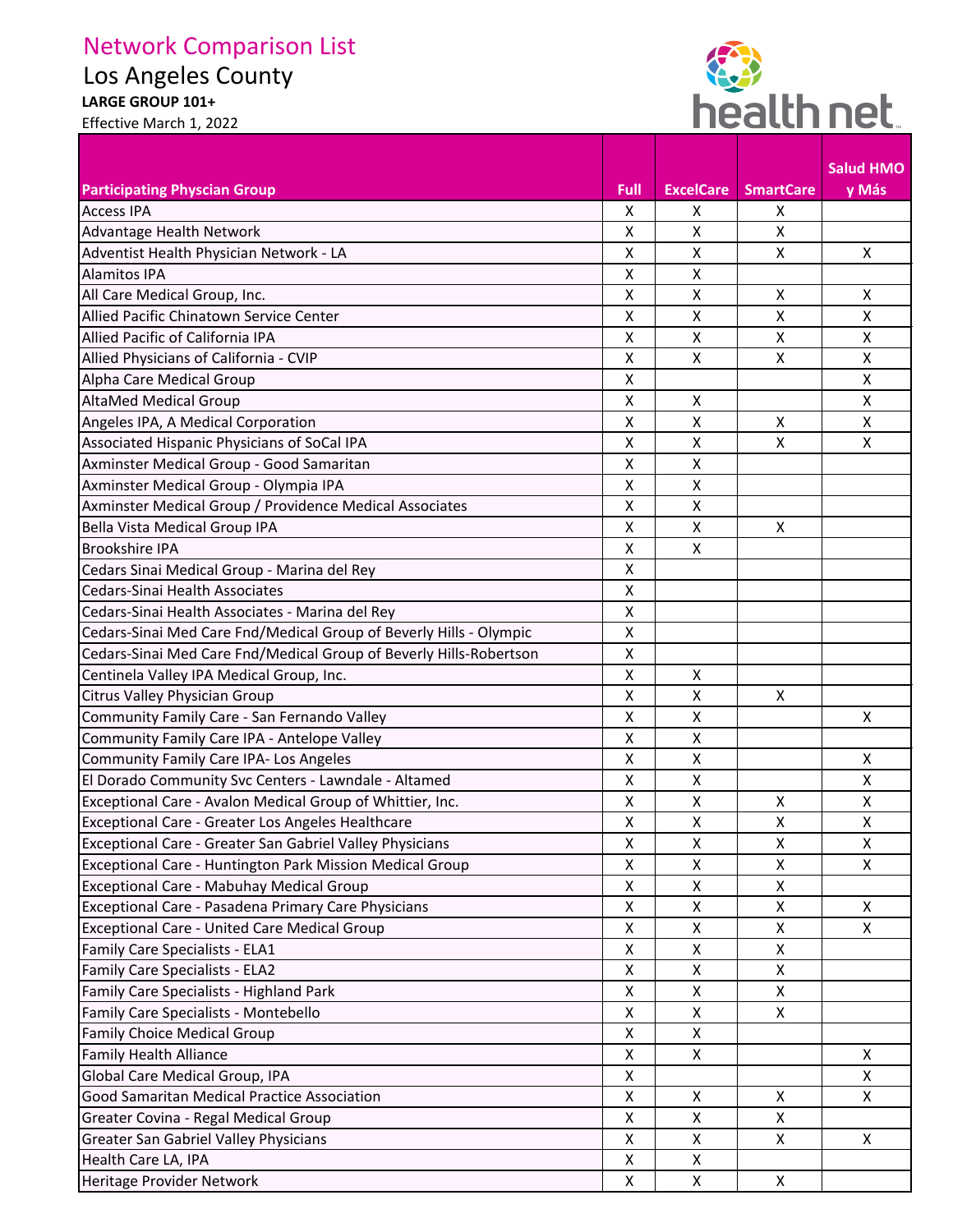| Heritage Sierra Medical Group                            | X                         | X                         | $\pmb{\times}$            |  |
|----------------------------------------------------------|---------------------------|---------------------------|---------------------------|--|
| <b>High Desert Medical Group</b>                         | X                         | X                         | X                         |  |
| Korean American Medical Group                            | $\pmb{\mathsf{X}}$        | X                         | X                         |  |
| Lakeside Medical Group - Los Angeles                     | $\pmb{\mathsf{X}}$        | X                         | X                         |  |
| Lakewood IPA                                             | X                         | X                         |                           |  |
| Martin Luther King Jr. Community Medical Group - Compton | X                         | X                         |                           |  |
| MemorialCare Medical Group - LB / Bellflower             | X                         | X                         |                           |  |
| <b>MemorialCare Medical Group - Spring</b>               | $\mathsf{X}$              | $\pmb{\mathsf{X}}$        |                           |  |
| MemorialCare Medical Group - Torrance                    | $\boldsymbol{\mathsf{X}}$ | $\boldsymbol{\mathsf{X}}$ |                           |  |
| Mid Cities, IPA                                          | $\mathsf{X}$              | $\pmb{\times}$            | $\boldsymbol{\mathsf{X}}$ |  |
| <b>Omnicare Medical Group</b>                            | $\pmb{\mathsf{X}}$        | $\pmb{\mathsf{X}}$        | X                         |  |
| Optum Care Network-Arcadia                               | X                         | X                         | X                         |  |
| Optum Care Network-Beverly                               | $\pmb{\mathsf{X}}$        | $\pmb{\mathsf{X}}$        | X                         |  |
| Optum Care Network-Bur/Glen                              | $\pmb{\mathsf{X}}$        | $\pmb{\mathsf{X}}$        | X                         |  |
| <b>Optum Care Network-Citrus</b>                         | $\pmb{\mathsf{X}}$        | X                         | $\pmb{\mathsf{X}}$        |  |
| Optum Care Network-East La                               | $\pmb{\mathsf{X}}$        | $\pmb{\mathsf{X}}$        | $\pmb{\times}$            |  |
| Optum Care Network-Eastwest                              | X                         | X                         | X                         |  |
| Optum Care Network-Glen/Verd                             | $\pmb{\mathsf{X}}$        | X                         | X                         |  |
| Optum Care Network-La Cnty                               | $\pmb{\mathsf{X}}$        | $\pmb{\mathsf{X}}$        | $\mathsf X$               |  |
| Optum Care Network-Lb                                    | X                         | X                         | $\pmb{\times}$            |  |
| Optum Care Network-Lcom                                  | $\mathsf{X}$              | X                         | $\boldsymbol{\mathsf{X}}$ |  |
| Optum Care Network-Mntbllo                               | X                         | X                         | X                         |  |
| Optum Care Network-Monarch                               | $\mathsf{X}$              | X                         |                           |  |
| Optum Care Network-Nrthrdg                               | X                         | X                         | X                         |  |
| Optum Care Network-Pas/Arc                               | X                         | X                         | X                         |  |
| Optum Care Network-Pasadena                              | $\boldsymbol{\mathsf{X}}$ | X                         | $\boldsymbol{\mathsf{X}}$ |  |
| Optum Care Network-Sfv                                   | X                         | X                         | X                         |  |
| Optum Care Network-Sgv                                   | X                         | X                         | $\pmb{\times}$            |  |
| Optum Care Network-So Coast                              | $\mathsf{X}$              | $\boldsymbol{\mathsf{X}}$ | $\boldsymbol{\mathsf{X}}$ |  |
| Optum Care Network-South Bay                             | X                         | X                         | X                         |  |
| Optum Care Network-Westside                              | Χ                         | Χ                         | X                         |  |
| Optum-Airport Plaza                                      | Χ                         | Χ                         | X                         |  |
| Optum-Alhambra                                           | X                         | X                         | $\boldsymbol{\mathsf{X}}$ |  |
| Optum-Arcadia                                            | X                         | X                         | $\boldsymbol{\mathsf{X}}$ |  |
| Optum-Compton                                            | X                         | X                         | X                         |  |
| Optum-Del Mar/Verdugo                                    | X                         | $\mathsf{X}$              | $\pmb{\times}$            |  |
| Optum-Downey                                             | X                         | X                         | X                         |  |
| Optum-Downtown Long Beach                                | X                         | $\boldsymbol{\mathsf{X}}$ | X                         |  |
| Optum-Downtown Los Angeles                               | X                         | $\pmb{\mathsf{X}}$        | $\pmb{\times}$            |  |
| Optum-East La                                            | X                         | X                         | X                         |  |
| Optum-El Monte                                           | X                         | X                         | X                         |  |
| Optum-Glen Oaks                                          | X                         | X                         | X                         |  |
| Optum-Glendale/Burbank                                   | X                         | X                         | X                         |  |
| Optum-Glendora                                           | $\pmb{\mathsf{X}}$        | $\mathsf{X}$              | $\pmb{\times}$            |  |
| Optum-Huntington Park                                    | X                         | $\pmb{\mathsf{X}}$        | $\pmb{\times}$            |  |
| Optum-Long Beach                                         | X                         | X                         | X                         |  |
| Optum-Magan Med Clinic                                   | X                         | X                         | $\pmb{\times}$            |  |
| <b>Optum-Mission Hills</b>                               | X                         | X                         | X                         |  |
| Optum-Monrovia                                           | X                         | X                         | $\pmb{\times}$            |  |
| Optum-Montebello                                         | $\pmb{\mathsf{X}}$        | $\pmb{\mathsf{X}}$        | X                         |  |
| <b>Optum-Monterey Park</b>                               | X                         | X                         | X                         |  |
| Optum-Pasadena Main                                      | X                         | X                         | $\pmb{\times}$            |  |
| Optum-San Gabriel                                        | X                         | X                         | X                         |  |
| Optum-South Bay                                          | X                         | X                         | X                         |  |
| Optum-Temple City                                        | X                         | X                         | X                         |  |
|                                                          |                           |                           |                           |  |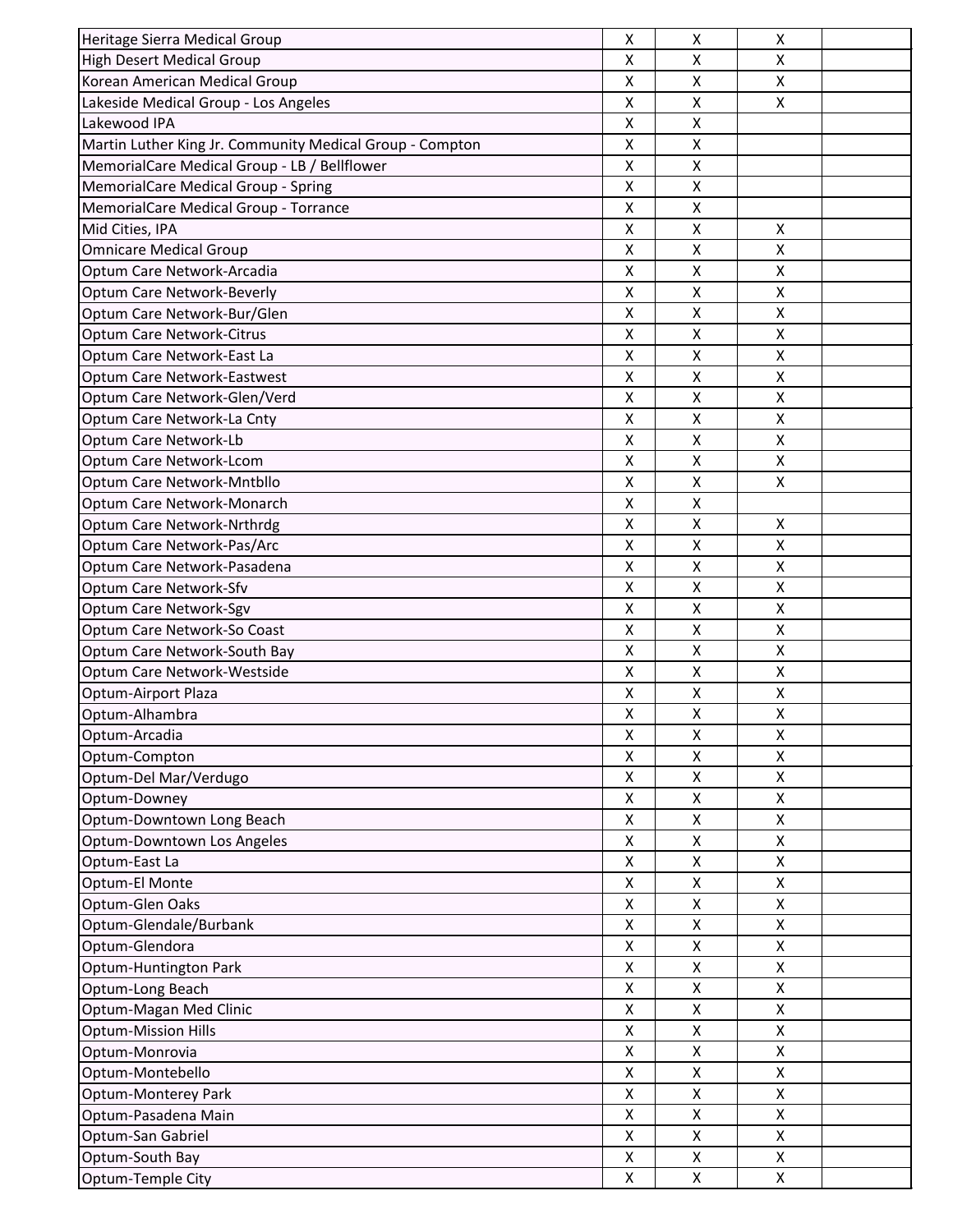| Optum-Valencia                                                      | X | X                  | X |   |
|---------------------------------------------------------------------|---|--------------------|---|---|
| Optum-Van Nuys                                                      | Χ | X                  | X |   |
| <b>Optum-West Hills</b>                                             | Χ | X                  | X |   |
| Optum-Willow                                                        | Χ | Χ                  | Χ |   |
| PIH Health Physicians - Affiliated Providers                        | Χ |                    |   |   |
| PIH Health Physicians - Downey Region                               | Χ | X                  | X |   |
| PIH Health Physicians - Medical Group                               | Χ |                    |   |   |
| Premier Physician Network                                           | Χ | X                  |   |   |
| Premier Physician Network - Valley Division                         | Χ | Χ                  |   |   |
| Prospect Medical Group Los Angeles                                  | Χ | Χ                  | X |   |
| <b>Providence Care Network</b>                                      | Χ | X                  |   |   |
| Providence Facey Medical Foundation - Burbank                       | Χ | Χ                  |   |   |
| Providence Facey Medical Foundation - Canyon Country                | Χ | $\pmb{\mathsf{X}}$ |   |   |
| Providence Facey Medical Foundation - Copperhill                    | Χ | $\pmb{\mathsf{X}}$ |   |   |
| Providence Facey Medical Foundation - Mission Hills                 | Χ | X                  |   |   |
| Providence Facey Medical Foundation - Northridge                    | Χ | Χ                  |   |   |
| Providence Facey Medical Foundation - Porter Ranch                  | Χ | Χ                  |   |   |
| Providence Facey Medical Foundation - Tarzana                       | Χ | X                  |   |   |
| Providence Facey Medical Foundation - Tarzana II                    | Χ | X                  |   |   |
| Providence Facey Medical Foundation - Valencia                      | Χ | Χ                  |   |   |
| Providence Facey Med Fnd - Valencia Specialty & Women's Health Ctr. | Χ | X                  |   |   |
| <b>Prudent Medical Group</b>                                        | Χ | Χ                  | X |   |
| Regal Medical Group of Los Angeles County                           | Χ | Χ                  | X |   |
| Saint John's Physician Partners                                     | Χ | X                  |   |   |
| Seoul Medical Group, IPA                                            | Χ | Χ                  | X |   |
| Serra Community Medical Clinic                                      | X | X                  | X | X |
| Serra Medical Group - Pacoima                                       | Χ | Χ                  | X | X |
| St. Mary IPA                                                        | Χ | X                  |   |   |
| St. Vincent IPA Medical Group                                       | Χ | Χ                  | X |   |
| <b>Torrance Memorial IPA</b>                                        | Χ | Χ                  | X |   |
| <b>Torrance Memorial Physician Network</b>                          | X |                    |   |   |
| <b>UCLA - Primary Care Network</b>                                  | Χ |                    |   |   |
| <b>UCLA Medical Group</b>                                           | X |                    |   |   |
| <b>UCLA Medical Group - Northwest</b>                               | X |                    |   |   |
| <b>UCLA Medical Group - Santa Monica</b>                            | X |                    |   |   |
| UCLA Medical Group - Santa Monica Bay Physicians                    | X |                    |   |   |
| <b>UCLA Medical Group - South Bay</b>                               | Χ |                    |   |   |
| <b>USC Care Medical Group</b>                                       | X |                    |   |   |

|                                               |      |                  |                  | (continued)      |
|-----------------------------------------------|------|------------------|------------------|------------------|
|                                               |      |                  |                  | <b>Salud HMO</b> |
| <b>Participating Hospitals</b>                | Full | <b>ExcelCare</b> | <b>SmartCare</b> | y Más            |
| Alhambra Hospital Medical Center              | х    | x                | x                | x                |
| Antelope Valley Hospital                      | х    | x                | x                |                  |
| <b>Beverly Hospital</b>                       | x    | x                | х                | х                |
| California Hospital Medical Center            | x    | x                | x                | х                |
| Cedars-Sinai Medical Center                   | х    |                  |                  |                  |
| Centinela Hospital Medical Center             | Χ    | X                | X                |                  |
| Children's Hospital of Los Angeles            | Χ    | X                |                  |                  |
| Coast Plaza Hospital                          | X    | x                | x                |                  |
| East Los Angeles Doctors Hospital             | x    | x                | x                | χ                |
| Emanate Health Foothill Presbyterian Hospital | х    | x                | x                |                  |
| Emanate Health Medical Center                 | x    | x                | x                |                  |
| Emanate Health Queen of the Valley Hospital   | x    | x                | x                |                  |